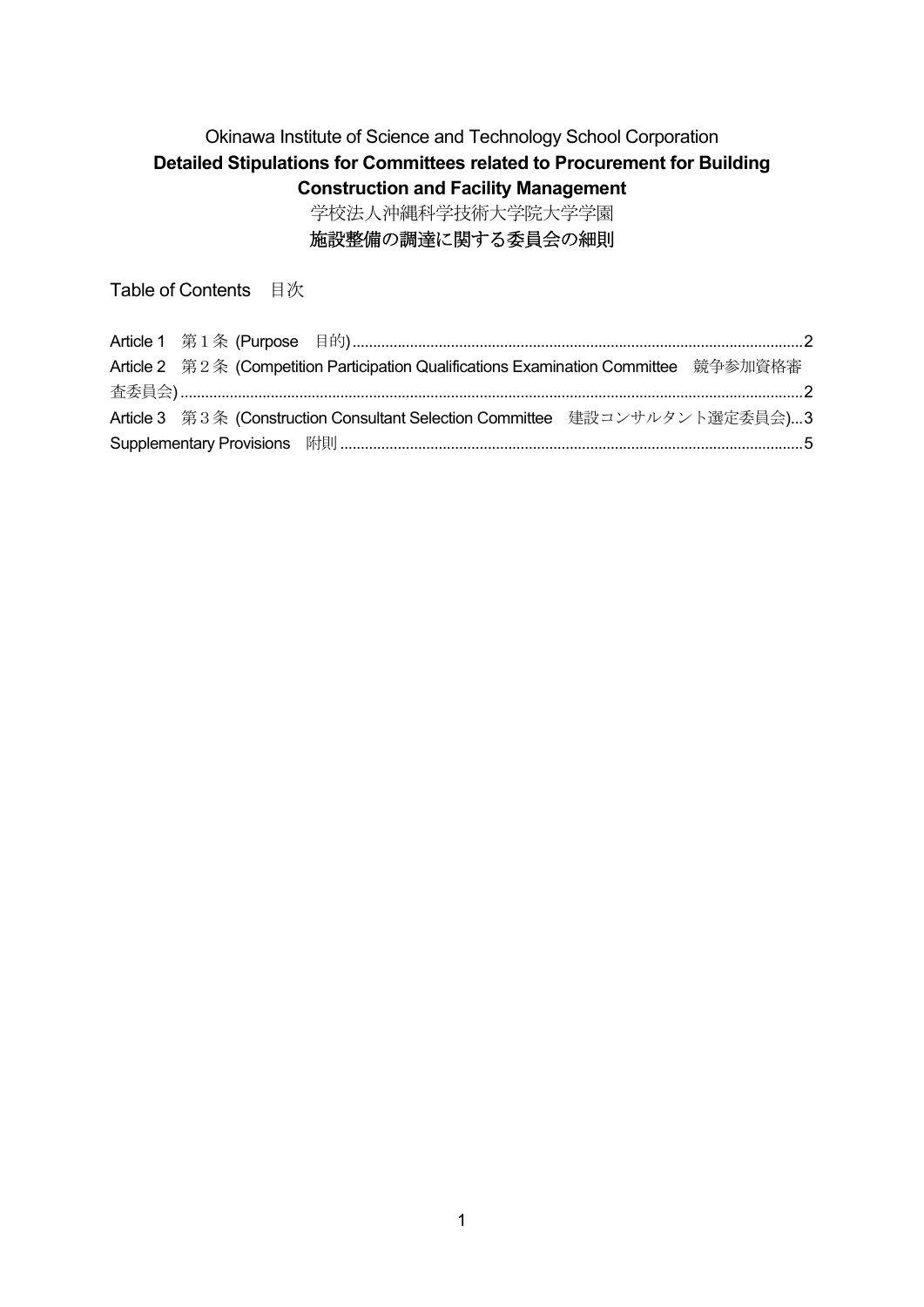# Okinawa Institute of Science and Technology School Corporation **Detailed Stipulations for Committees related to Procurement for Building Construction and Facility Management** 学校法人沖縄科学技術大学院大学学園

施設整備の調達に関する委員会の細則

### (Purpose 目的)

### **Article 1** 第1条

This Detailed Stipulations stipulate necessary matters for the establishing and conduction of the related committees etc. as well as the detailed procedures for the procurement for the building construction or service for the facility management (hereinafter to be referred as the "Procurement for the Building and Facility Management") along with the stipulations in the Contract Management Stipulations (hereinafter to be referred as the "Stipulations") of the Okinawa Institute of Science and Technology School Corporation (hereinafter to be referred as the "Corporation").

本細則は、学校法人沖縄科学技術大学院大学学園(以下「学園」という。)が行う建設 工事又は施設整備役務等に係る調達(以下「施設整備の調達」という。)に関し、学園 の契約事務取扱規則(以下「規則」という。)に規定するもののほか、施設整備の調達 に関する委員会の設置及び運営について定めることを目的とする。

(Competition Participation Qualifications Examination Committee 競争参加資格審査委 員会)

# **Article 2** 第2条

1. The Corporation may establish the Competition Participation Qualifications Examination Committee (hereinafter to be referred as the "Examination Committee") to secure transparency and fairness in clerical procedures concerning the Procurement for Building and Facility Management, and to fairly and appropriately conduct open bidding and selective bidding via technical examinations.

学園は、施設整備の調達に係る事務手続きの透明性・公平性を確保し、一般競争及 び技術的適性などの審査を行う競争入札を公正かつ適正に実施するため、競争参加 資格審査委員会(以下「審査委員会」という。)を設置する。

- 2. The Examination Committee shall comprise the following members: 審査委員会の構成は、次のとおりとする。
- (1) Chairperson: Vice President for Buildings and Facilities Management 委員長: 副学長(施設管理担当)
- (2) Members: Related Section Leader(s) in the Division for Buildings and Facilities **Management** 
	- 委員: 施設管理ディビジョンの関連するセクションリーダー Procurement and Supplies Section Leader 調達セクションリーダー Budget and Contract Management Section Leader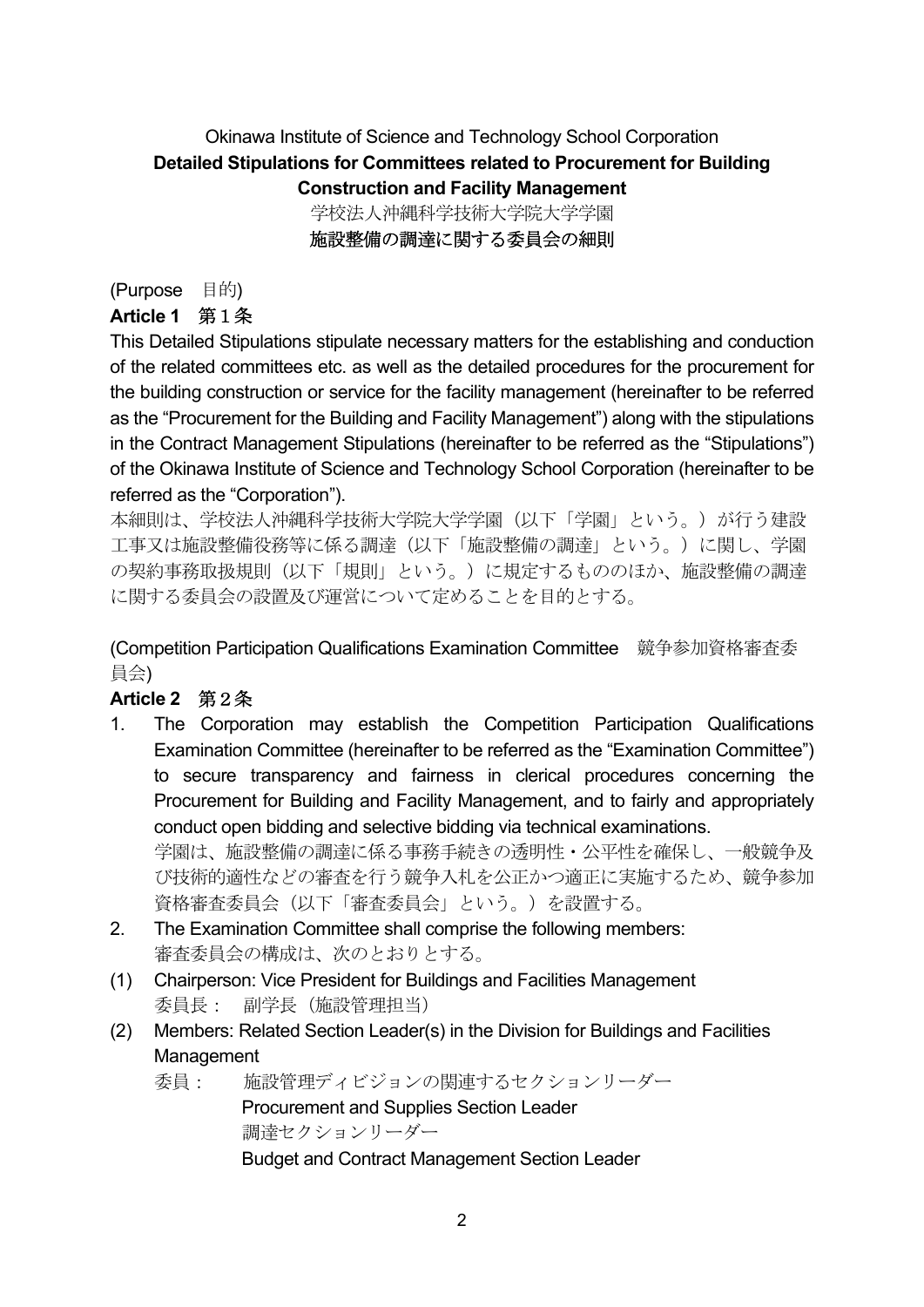施設予算・契約管理セクションリーダー

- 3. The Examination Committee may include additional members aside from those specified above whenever deemed necessary. 審査委員会は、必要があると認めるときは、上記委員以外の者を委員として含める ことができるものとする。
- 4. The Examination Committee shall examine following matters. 審査委員会は、次に掲げる事項について審議するものとする。
- (1) Determination of participation qualifications and other basic matters. 一般競争入札等における競争参加資格の決定等基本的な事項
- (2) Matters regarding whether the competition participants have the requisite competition participation qualifications in open bidding etc. 一般競争入札等における競争参加者の競争参加資格の有無に関する事項
- (3) Other matters related to those specified in Items (1) and (2) above. 本項第1号及び第2号に掲げる事項に関連するその他の事項
- 5. The Examination Committee shall be convened by the Chairperson. 審査委員会は、委員長により招集する。
- 6. The secretariat for the Examination Committee shall be conducted by the Budget and Contract Management Section. 審査委員会の事務局は、施設予算・契約管理セクションにおいて行う。

(Construction Consultant Selection Committee 建設コンサルタント選定委員会) **Article 3** 第3条

1. The Construction Consultant Selection Committee (hereinafter to be referred as the "Selection Committee") may be established by the Corporation to conduct examinations and deliberations to select the construction consultants etc. to conduct survey, design and other works related to building construction, by the proposal method or design competition.

学園は、建設工事に係る調査・設計等の業務について、プロポーザル方式又は設計 競技によって建設コンサルタント等を選定しようとする場合、技術的に最適な者を 特定するための調査審議を実施するため、建設コンサルタント選定委員会(以下 「選定委員会」という。)を設置する。

- 2. The Selection Committee shall comprise the following members: 選定委員会の構成は、次のとおりとする。
	- (1) Chairperson: Vice President for Buildings and Facilities Management 委員長: 副学長(施設管理担当)
	- (2) Members: Related Section Leader(s) of the Division for Buildings and Facilities **Management** 
		- 委員: 施設管理ディビジョンの関連するセクションリーダー Procurement and Supplies Section Leader 調達セクションリーダー Budget and Contract Management Section Leader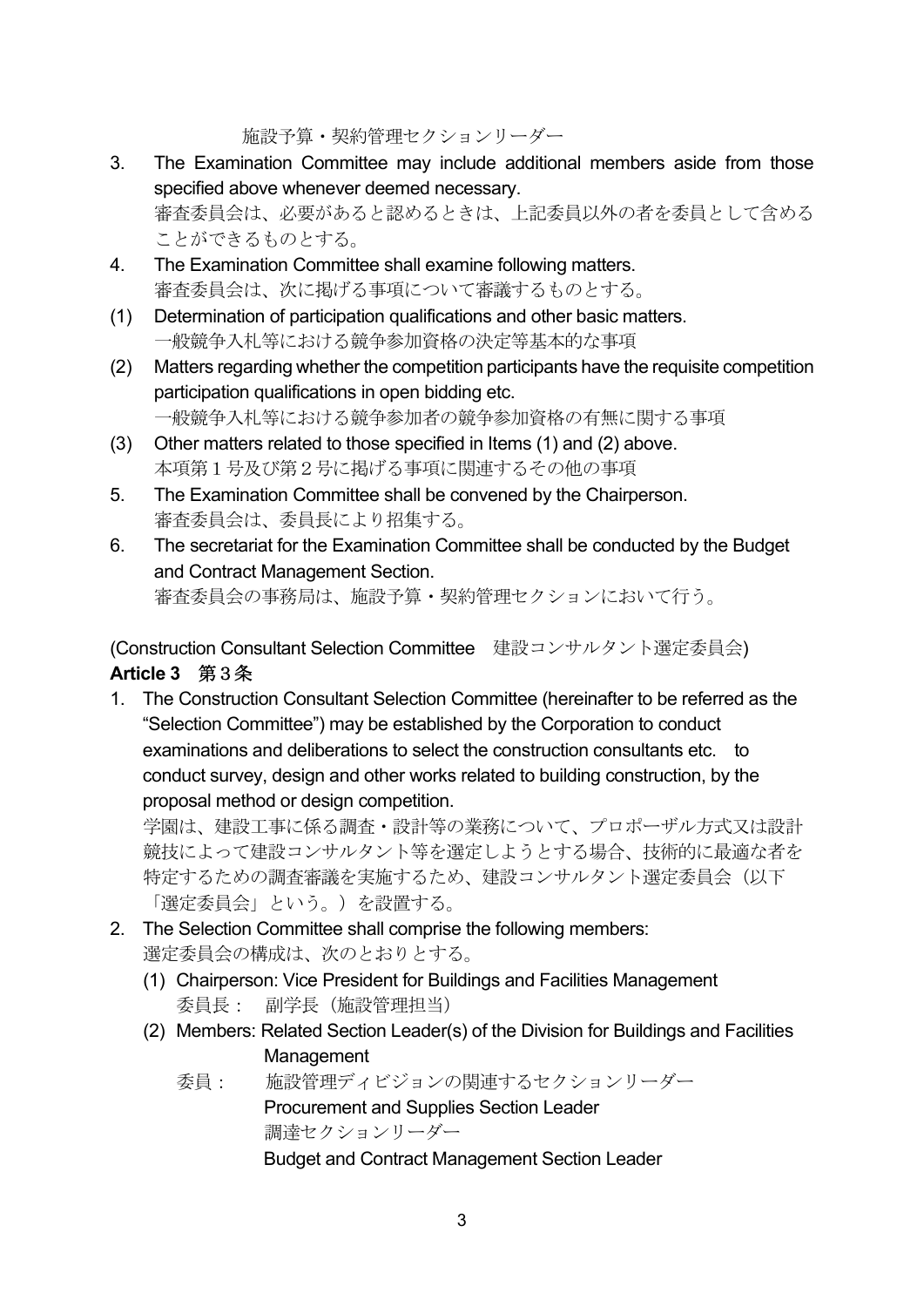施設予算・契約管理セクションリーダー

One [1] or more member(s) in principle from among those outside the Corporation who have expert knowledge and experience; provided, however, that this shall not apply if the Procurement Committee judges that due to a low degree of technical difficulty, the competitiveness of the intended Construction is sufficiently secured by the employees of the Corporation.

原則として1名以上の、専門の知識と経験を有する外部の者。ただ し、技術的難易度が低い工事案件で、内部委員のみで十分に競争性 を確保できると調達審査委員会が判断する場合はこの限りではな い。

3. The Selection Committee may include additional members aside from those specified above whenever deemed necessary.

選定委員会は、必要があると認めるときは、上記委員以外の者を委員に含めること ができる。

4. The Selection Committee shall conduct examinations and deliberations on the following items:

選定委員会は、次に揚げる事項を調査審議する。

- (1) Determination of the required qualifications and the standards for selecting bidders to submit a technical proposal under the public invitation, simplified public invitation and standard proposal methods 公募型、簡易公募型及び標準型プロポーザル方式における技術提案書の提出者 に要求される資格及び技術提案書の提出者を選定するための基準の決定
- (2) Selection of counterparties to be requested to submit each technical proposal 技術提案書の提出を求める者の選定
- (3) Determination of evaluation criteria for the selection of the technical proposals 技術提案書を選定するための評価基準
- (4) Selection of the technical proposal 技術提案書の選定
- 5. The Selection Committee shall be convened by the Chairperson. 選定委員会は、委員長により招集する。
- 6. Subcommittees may be established to prepare draft plans regarding deliberation items when necessary for the smooth operation of the Selection Committee. 選定委員会は、調査審議を円滑に運営するため、必要に応じて、審議事項の素案を 作成するための小委員会を設置することができる。
- 7. The Budget and Contract Management Section Leader shall serve as the Chairperson of the Subcommittees. 小委員会の委員長は、施設予算・契約管理セクションリーダーとする。
- 8. The Subcommittees shall comprise technical advisors etc. along with the Subcommittee Chairperson. 小委員会は、委員長のほか有識者等で構成する。